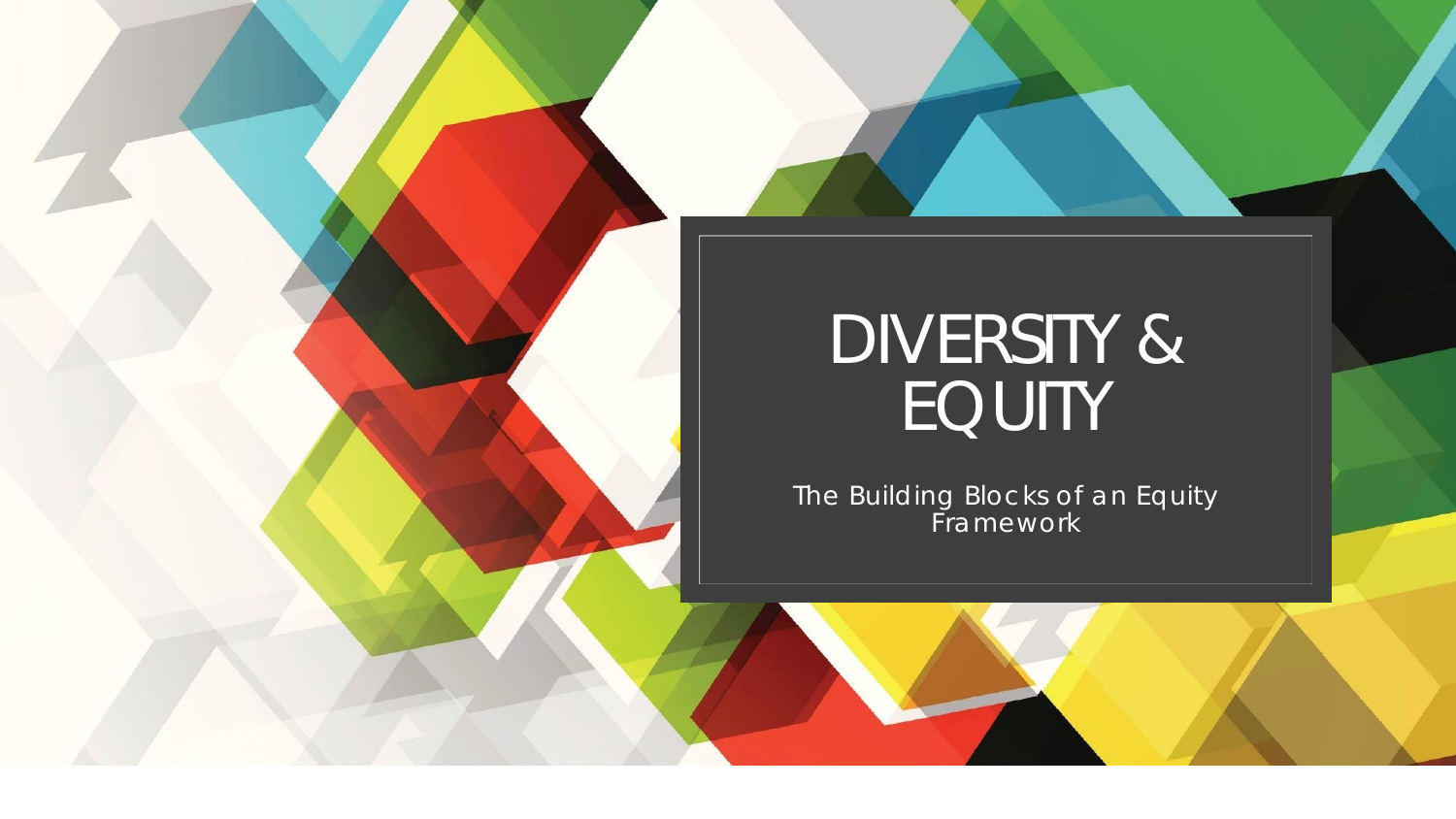

The Interrelationships that Support Diversity & Equity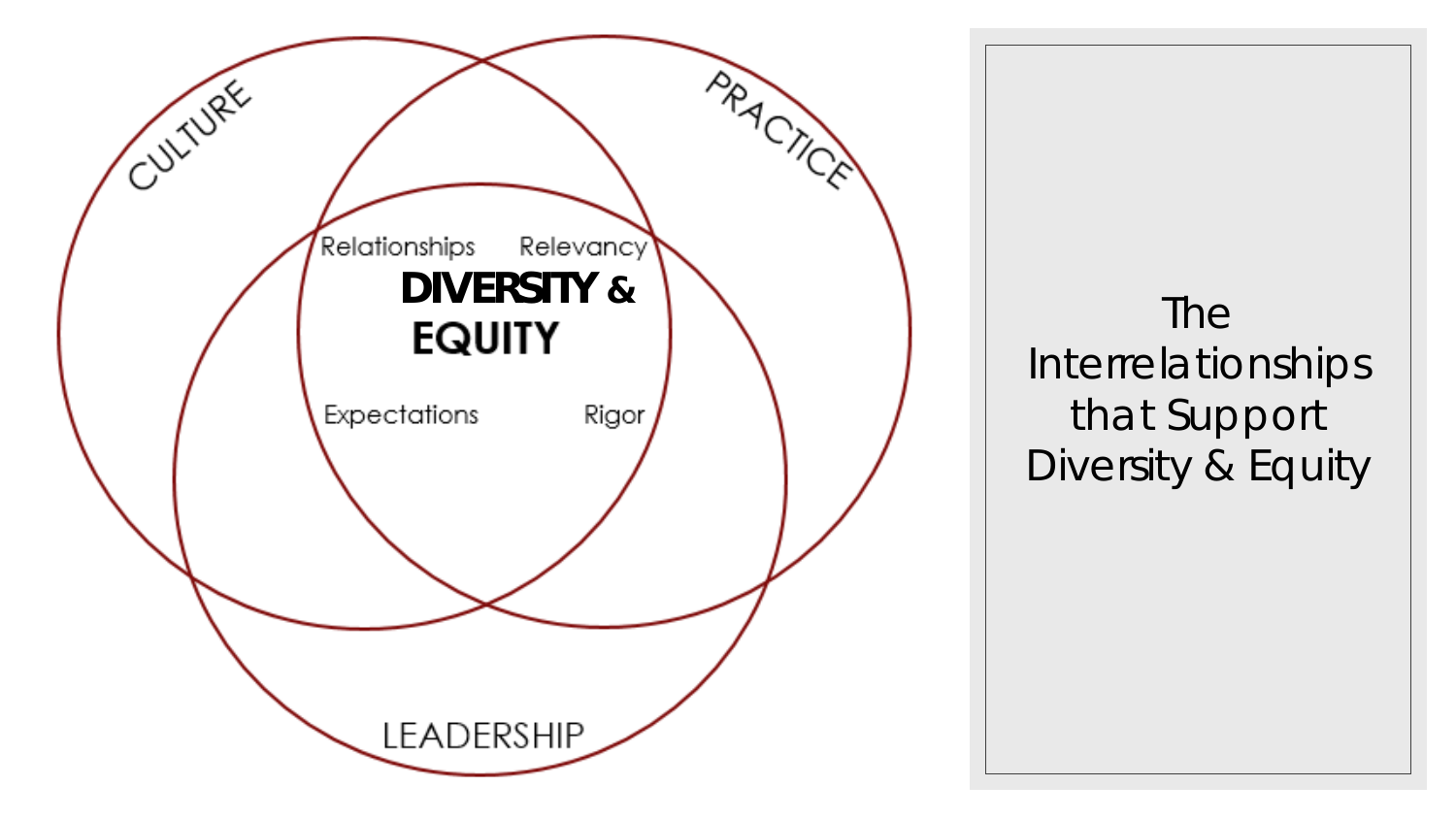## A Framework for Change…



Review current practices that demonstrate a safe, inclusive, and respectful environment for students and staff.



Develop future practices in alignment with our values, beliefs, and commitments as outlined in our BOE Resolution.



Continue to assess, modify, and support our practices to ensure they promote equity, inclusivity, and respect.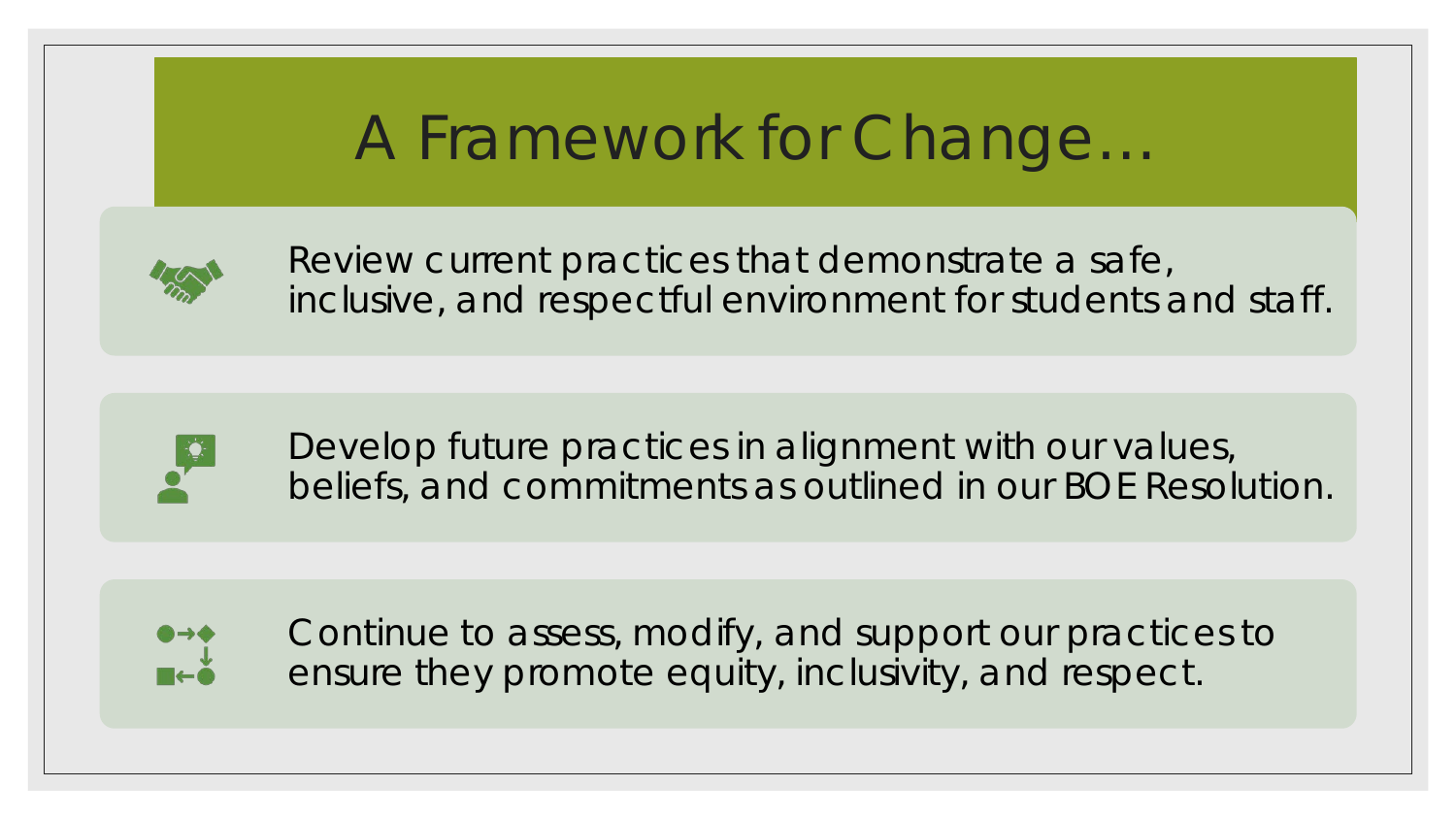## BOE RESOLUTION

- □ Support development of academic pathways, instructional activities, extracurricular opportunities, and field experiences that promote a richer awareness of culture and racial diversity;
- $\Box$  Review and monitor policies on diversity, inclusion, and equity;
- $\Box$  Review curriculum in grades K-12 through the lens of multicultural and diverse perspectives;
- $\Box$  Establish a clear protocol that records and reports incidents of racism occurring within the schools and holds all staff and students accountable for their actions;
- $\Box$  Review and employ mechanisms (e.g., anonymous tips, trusted adults) to allow students and staff to share sensitive or confidential information that will help in the investigation of acts of bullying, harassment, and racism;
- □ Continue to support best practices and social/emotional programs and resources to ensure that every student feels safe in a supportive environment;
- Provide training for all staff aimed at maintaining a safe, inclusive, and equitable learning environment for all students, including students of color;
- $\square$  Support the Superintendent's initiatives in creating community conversations in diversity and equity that will lead to systemic improvements.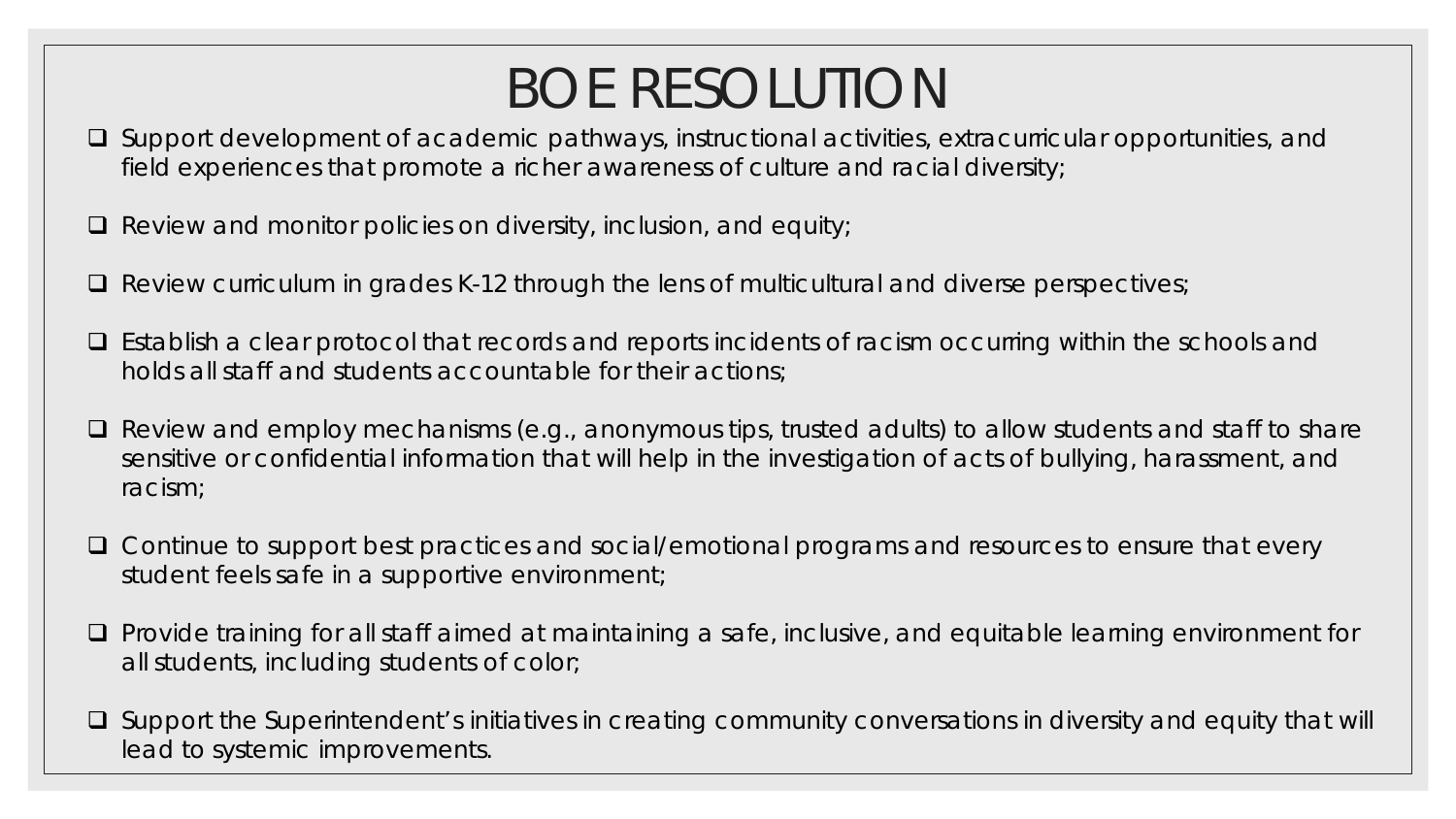# Inclusivity (Ohio State University)

| <b>Fairness and respect</b>                                                                           | <b>Value and belonging</b>                                                                                                                              | <b>Confidence and inspiration</b>                                                                                                                            |
|-------------------------------------------------------------------------------------------------------|---------------------------------------------------------------------------------------------------------------------------------------------------------|--------------------------------------------------------------------------------------------------------------------------------------------------------------|
| Foundational element that is<br>underpinned by ideas about equality<br>of treatment and opportunities | Individuals feeling that their<br>uniqueness is known and<br>appreciated, while also feeling a<br>sense of social connectedness and<br>group membership | Creating the conditions for high<br>team performance through<br>individuals having the confidence to<br>speak up and the motivation to do<br>their best work |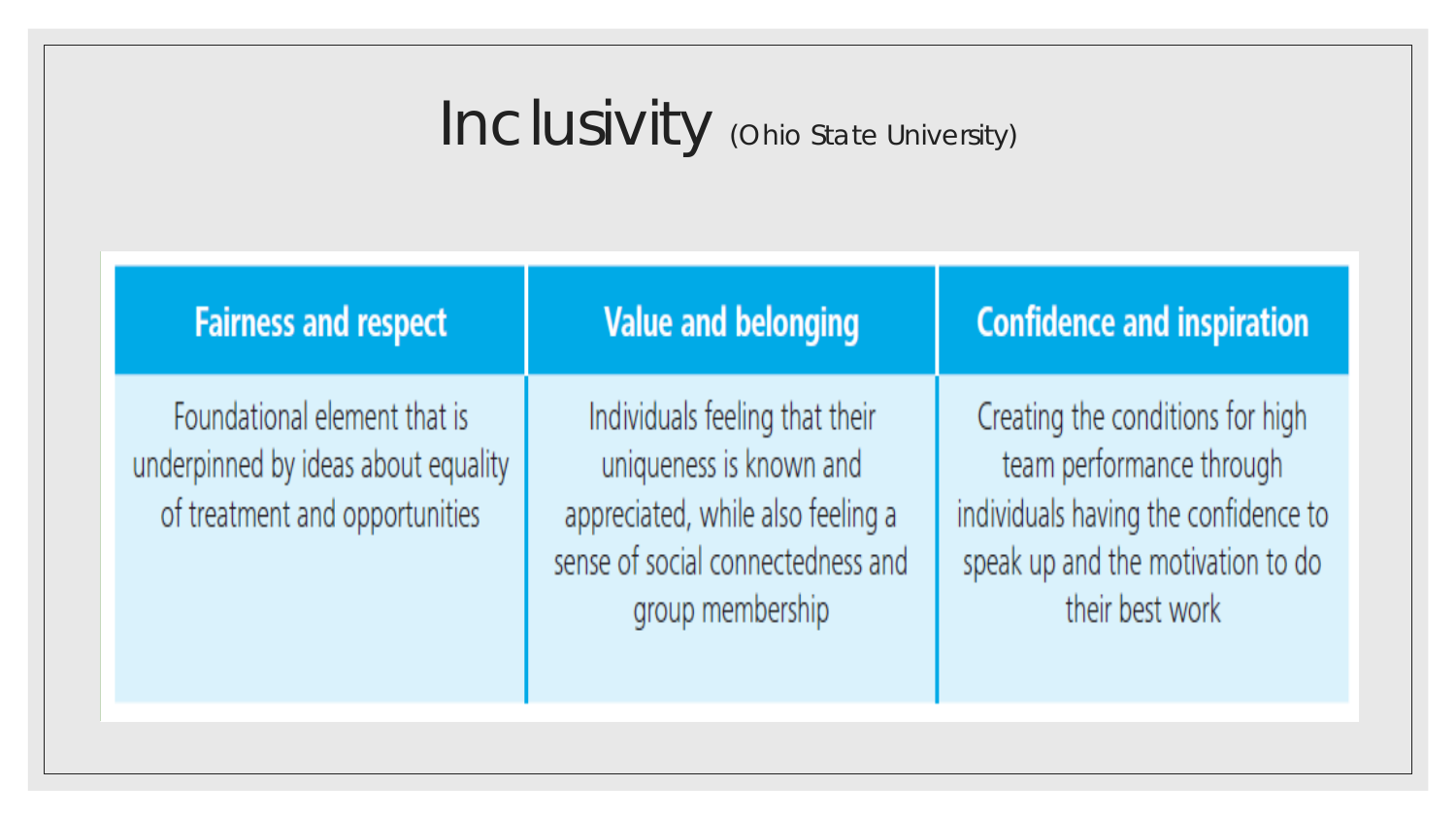### **From Commitments to Practices…**

#### **Current Practices**

- A Diversity and Equity resolution adopted by the BOE in August.
- The drafting of a new Diversity and Equity Policy
- Community Conversations with students, staff, and parents
- The ongoing promotion of an Anonymous Tip app for students to share concerns
- The inclusion of an SEL (Social Emotional Learning) program
- Courses and programs that embody diversity and cultural awareness
- The development by leaders and staff in developing a framework for change

#### **Future Commitments**

- Proposing the inclusion of a Diversity & Equity Compliance Officer (Superintendent Goal) to work to support students, staff, and families in finding resolutions to issues.
- Conducting a review of curriculum K-12 through the revision process to ensure multicultural perspectives and voices, as well as eliminating bias and institutional racism in our programs (Office of the Assistant Superintendent and Director of Teaching and Learning.
- Enlisting the input of students regarding their views and perspectives regarding literature and texts that address various cultures, voices, and biases.
- Examining our practices in reporting acts of bullying, harassment, and racism, as well as holding all members of the school community accountable for their actions.
- Ensuring academic programs in place embrace build a stronger awareness of cultural diversity and equity.
- Supporting workshops for staff, students, and leaders around issues of racism, with a focus on being "upstanders" in the reporting of incidents that conflict with our values and beliefs (and outlined in our Strategic Plan, Resolution, Diversity & Equity Policy).
- Engaging staff in a District-wide professional development day on Diversity (Dr. Derrick Gay, Work with Diversity - November 2020).
- Developing a Diversity & Equity subgroup through PEAC to support future district commitments as outlined in the BOE resolution, policies, and practices.